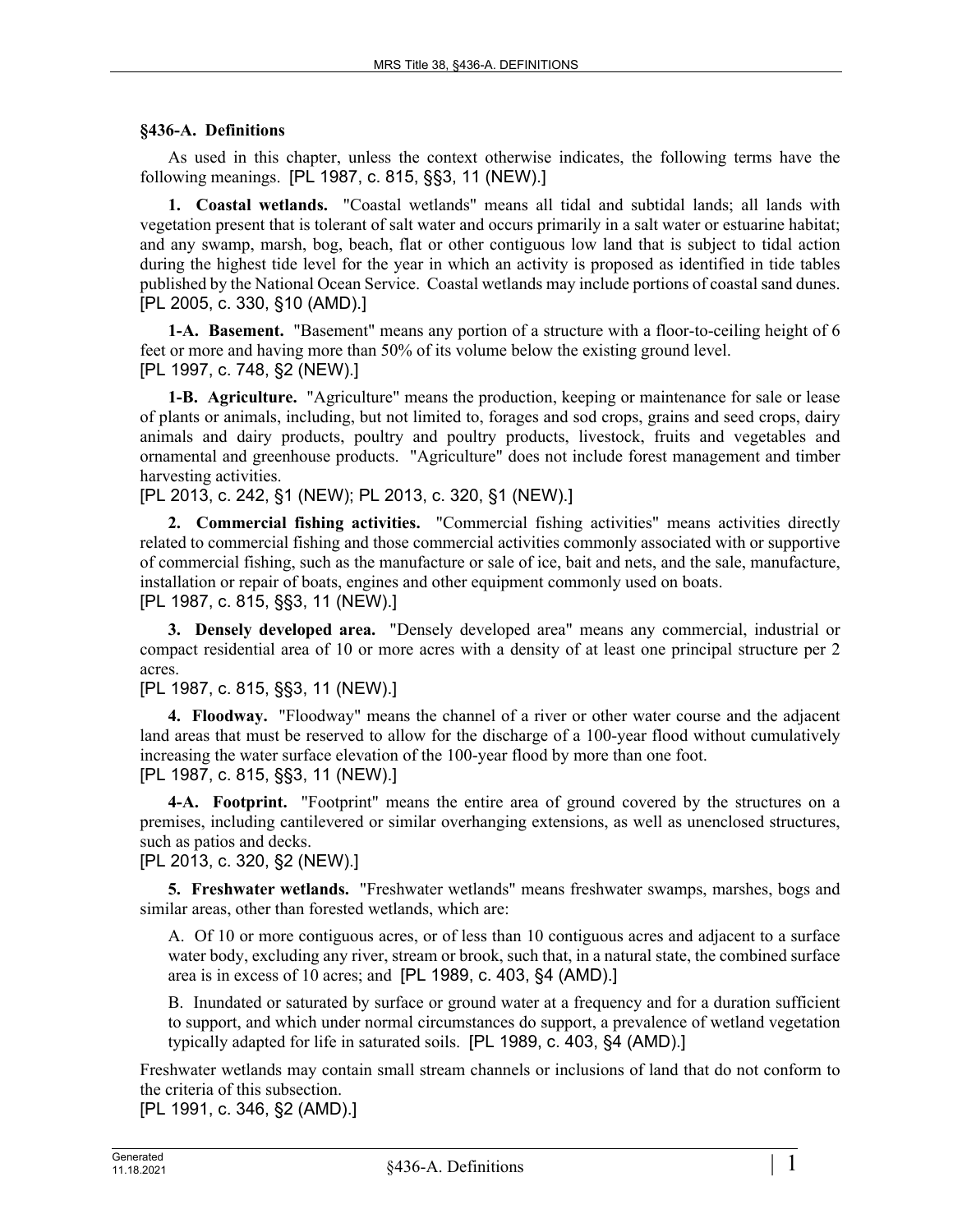**5-A. Forested wetland.** "Forested wetland" means a freshwater wetland dominated by woody vegetation that is 6 meters tall or taller.

[PL 1989, c. 838, §1 (NEW).]

**6. Functionally water-dependent uses.** "Functionally water-dependent uses" means those uses that require, for their primary purpose, location on submerged lands or that require direct access to, or location in, coastal or inland waters and that can not be located away from these waters. These uses include, but are not limited to, commercial and recreational fishing and boating facilities, finfish and shellfish processing, fish-related storage and retail and wholesale marketing facilities, waterfront dock and port facilities, shipyards and boat building facilities, marinas, navigation aids, basins and channels, shoreline structures necessary for erosion control purposes, industrial uses dependent upon water-borne transportation or requiring large volumes of cooling or processing water that can not reasonably be located or operated at an inland site and uses that primarily provide general public access to coastal or inland waters. Recreational boat storage buildings are not considered to be a functionally waterdependent use.

#### [PL 2013, c. 320, §3 (AMD).]

**7. Great pond.** "Great pond" means any inland body of water which in a natural state has a surface area in excess of 10 acres and any inland body of water artificially formed or increased which has a surface area in excess of 30 acres except for the purposes of this article, where the artificially formed or increased inland body of water is completely surrounded by land held by a single owner. [PL 1989, c. 403, §4 (AMD).]

**7-A. Height of a structure.** "Height of a structure" means the vertical distance between the mean original grade at the downhill side of the structure, prior to construction, and the highest point of the structure, excluding chimneys, steeples, antennas and similar appurtenances that have no floor area. [PL 2011, c. 231, §1 (NEW).]

**8. Maritime activities.** "Maritime activities" means the construction, repair, storage, loading and unloading of boats, chandlery and other commercial activities designed and intended to facilitate maritime trade.

## [PL 1987, c. 815, §§3, 11 (NEW).]

**9. Normal high-water line.** "Normal high-water line" means that line which is apparent from visible markings, changes in the character of soils due to prolonged action of the water or changes in vegetation, and which distinguishes between predominantly aquatic and predominantly terrestrial land. [PL 1987, c. 815, §§3, 11 (NEW).]

**9-A. Outlet stream.** "Outlet stream" means any perennial or intermittent stream, as shown on the most recent, highest resolution version of the national hydrography dataset available from the United States Geological Survey on the website of the United States Geological Survey or the national map, that flows from a freshwater wetland.

[PL 2013, c. 320, §4 (AMD).]

**10. Principal structure.** "Principal structure" means a building other than one which is used for purposes wholly incidental or accessory to the use of another building on the same premises. [PL 1987, c. 815, §§3, 11 (NEW).]

**11. River.** "River" means a free-flowing body of water including its associated flood plain wetlands from that point at which it provides drainage for a watershed of 25 square miles to its mouth. [PL 1989, c. 403, §4 (AMD).]

**11-A. Stream.** "Stream" means a free-flowing body of water from the outlet of a great pond or the confluence of 2 perennial streams as depicted on the most recent, highest resolution version of the national hydrography dataset available from the United States Geological Survey on the website of the United States Geological Survey or the national map to the point where the stream becomes a river or